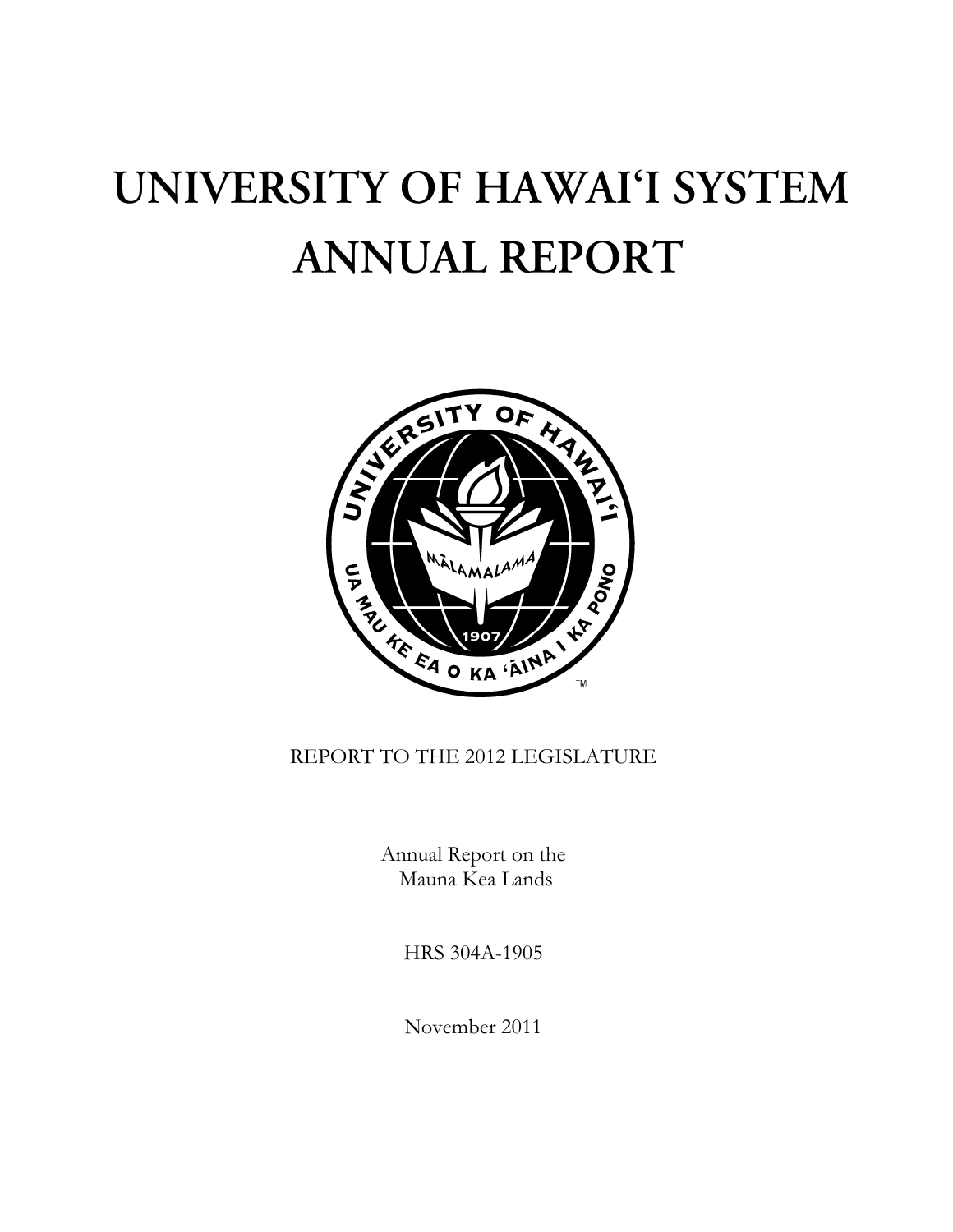### REPORT TO THE HAWAI`I STATE LEGISLATURE

## HRS 304A‐1905 Annual Report on the Mauna Kea Lands

Pursuant to HRS §304A‐1905 ("Mauna Kea Lands; reporting requirements"), the University of Hawai`i respectfully submits its report on the status of the Mauna Kea lands activities, current and pending lease agreements and fees, the status of current and pending administrative rules, income and expenditures of the Mauna Kea lands special fund established in section 304A‐2170 and any other issues that may impact the activities on Mauna Kea.

#### Current and pending lease agreements and fees

In 1964 the Hawai`i State Legislature passed concurrent resolution S. C. R. 16 stating that the **"***State of Hawai`i and its citizenry are most desirous and willing to cooperate and aid in the promotion of our nation's space program and research to the benefit of the County of Hawai`i, the state and the nation."* It was resolved that the Governor set aside and establish an appropriate area on the summit of Mauna Kea for the installation and operation of telescope observatory and astronomical activities*.* In January 1968, the DLNR and UH entered into an agency‐to‐agency lease granting UH a lease of the Science Reserve on Mauna Kea for a term expiring on December 31, 2033. The lease is gratis, a common practice for leases between government agencies.

In a State of Hawai`i-UH effort to establish astronomy as a viable research endeavor and making Hawai`i a center for astronomical research, the University entered into subleases with 11 organizations for the purpose of operating astronomical observatories. All subleases were approved by the BLNR and are co‐terminus with the University's General Lease. Each sub lessee is obligated to provide a guaranteed percentage of viewing time to the UH. Viewing time provides invaluable advantages for advancing Hawaii's only state funded institute of higher education, UH, as a center for excellence in research, including astronomy, and to be recognized today as one of the nation's leading research institutions. At little cost and risk to the State, UH's recognized center of excellence for astronomical research contributes significantly to the State of Hawaii's efforts to expand its high technology sector. Additional benefits accrue to the State through opportunities in scientific, professional and sub professional employment by the local community.

## Current and pending administrative rules

Act 132 (SLH 2009) authorizes the UH to adopt administrative rules pursuant to chapter 91 to regulate public and commercial activities on UH management lands. Prior to developing administrative rules, UH met conditions imposed by the BLNR when it approved the Mauna Kea Comprehensive Management Plan (CMP) on April 9, 2009. One of the conditions requires UH to submit a public access sub plan for BLNR approval. The BLNR required that the public access sub plan, along with three other sub plans ‐ cultural resources management plan, natural resources management plan and a decommissioning plan ‐ be submitted within one year of approval. The purpose of the public access plan is to provide guidance to the University in addressing public access in UH management areas,